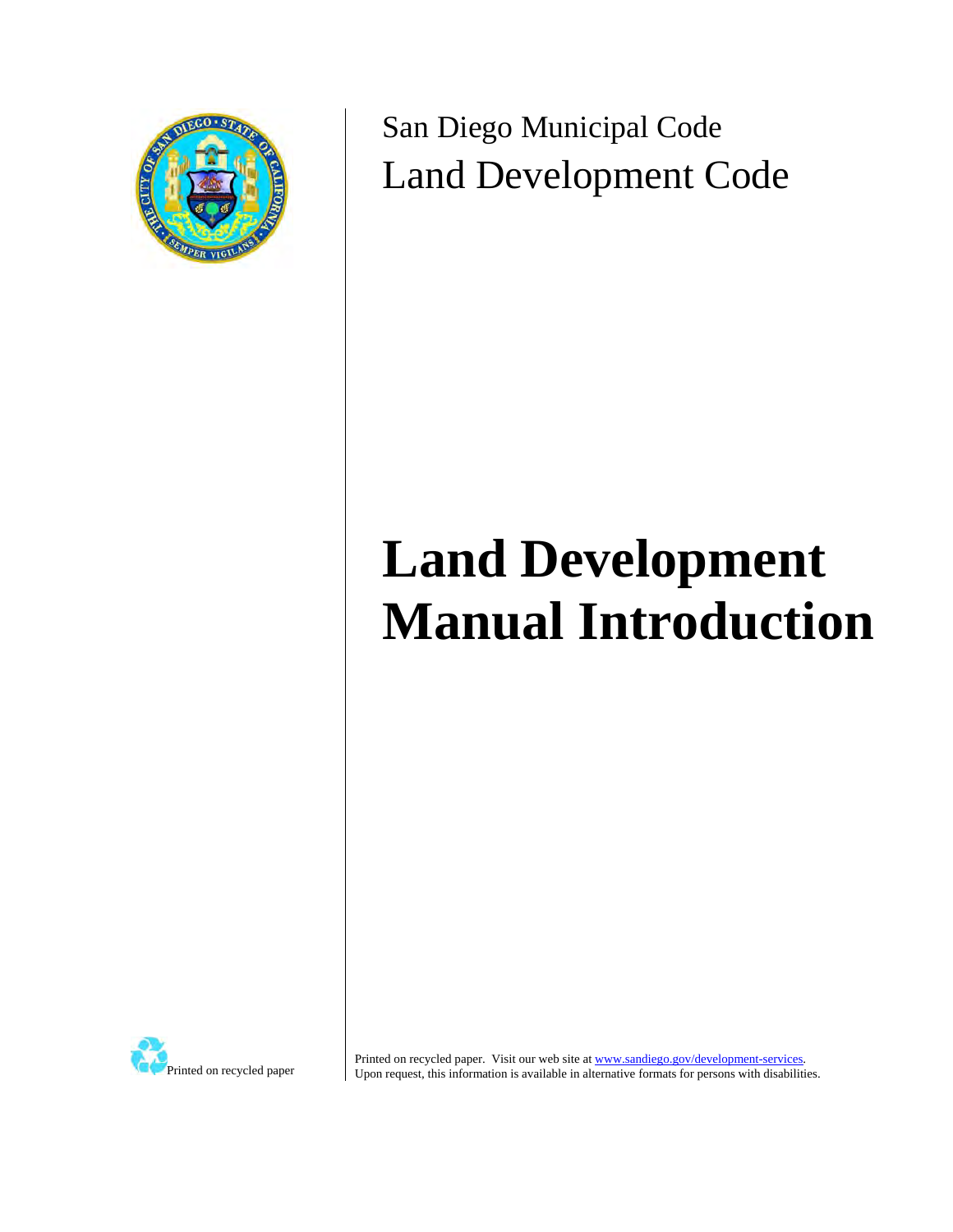# **INTRODUCTION**

The Land Development Manual provides information to assist in the processing and review of applications. Volume I establishes requirements for the submittal of applications, including the identification of required fees and deposits. Volume II establishes development standards and guidelines used in the review of applications. The appendices include a number of manuals that were originally adopted in advance of the Land Development Manual. Each will be formally incorporated into the Land Development Manual at the time future amendments are processed. The chapters and appendices of the Land Development Manual are summarized in Table I, including a brief description of each chapter or appendix and the department and division responsible for their implementation.

## **AMENDMENTS TO THE LAND DEVELOPMENT MANUAL**

As provided in Section 111.0106 of the Land Development Code, the Land Development Manual may be amended on a quarterly basis or as needed to comply with revisions to local, state or federal law. Minor amendments are approved by the City Manager while major amendments are approved by the City Council. Amendments to appendices are processed in the same manner as the Land Development Manual itself. Amendments are classified and processed as follows:

### Minor Amendment

A minor amendment is a change to clarify language or concepts, to reformat or reorganize text to make it easier to use, or reflect new or outdated technology or techniques that are not substantive to the development review process.

Minor amendments are processed as follows:

- 1. Minor amendments shall be posted at the City and published in a newspaper of general circulation.
- 2. A public workshop shall be held on the amendment if requested in writing before the effective date. At the public workshop, the City Manager will consider all written comments and objections of those individuals or groups affected by the amendment. Following the public workshop, the City Manager will approve, modify or reject the proposed amendment.
- 3. Minor amendments shall be effective and applicable to all applications submitted 30 days after posting at the City and publication, or if approved as a result of a public workshop, shall be posted at the city no later than 10 days after approval and shall become effective and applicable to all applications submitted 30 days after posting.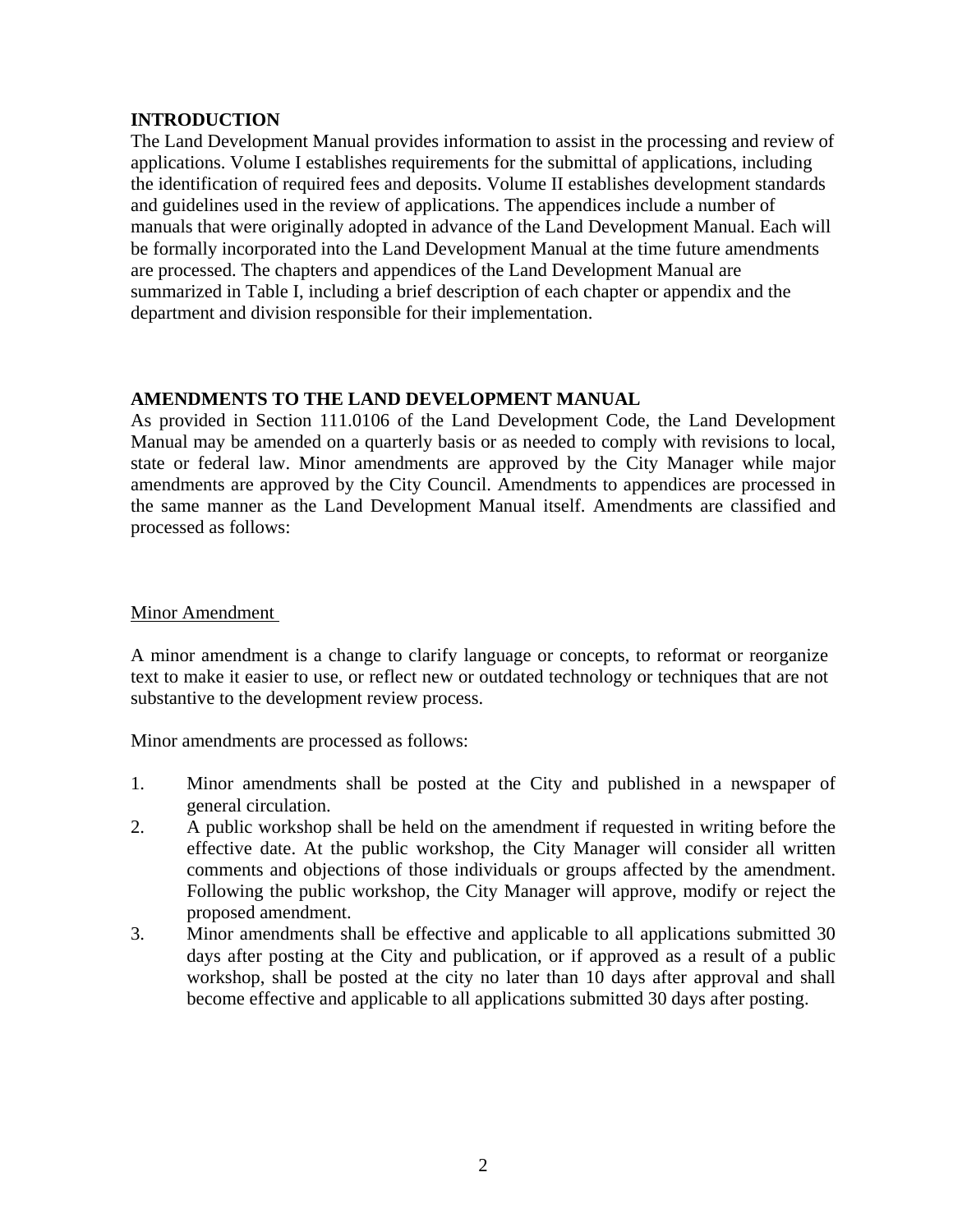# **TABLE I LAND DEVELOPMENT MANUAL SUMMARY**

| <b>CHAPTER</b>                                     | <b>DESCRIPTION</b>                                                                                                                                                                                                                                                                | <b>RESPONSIBLE</b><br><b>DEPARTMENT/ DIVISION</b>                                                    |
|----------------------------------------------------|-----------------------------------------------------------------------------------------------------------------------------------------------------------------------------------------------------------------------------------------------------------------------------------|------------------------------------------------------------------------------------------------------|
| <b>VOLUME I: APPLICATIONS</b>                      |                                                                                                                                                                                                                                                                                   |                                                                                                      |
| 1. SUBMITTAL REQUIREMENTS                          | Identifies submittal requirements<br>for all development approval<br>process.                                                                                                                                                                                                     | Planning and Development Review                                                                      |
| 2. FEES AND DEPOSITS                               | Identifies fees and deposits for all<br>development approval processes.                                                                                                                                                                                                           | Planning and Development Review                                                                      |
| <b>VOLUME II: DEVELOPMENT REVIEW</b>               |                                                                                                                                                                                                                                                                                   |                                                                                                      |
| <b>1. BIOLOGY GUIDELINES</b>                       | Guidelines to aid in the<br>implementation and interpretation<br>of the Environmentally Sensitive<br>Lands Regulations (ESL) and the<br>Open Space Residential (OR-1-2)<br>Zone, and to provide standards for<br>the determination of impact and<br>mitigation under CEQA.        | Planning and Development Review/<br><b>Land Development Review</b>                                   |
| 2. COASTAL BLUFFS AND<br><b>BEACHES GUIDELINES</b> | Clarifies environmentally sensitive<br>lands regulations for coastal bluffs<br>and beaches. Explains how to<br>measure coastal bluff edge.                                                                                                                                        | Planning and Development Review/<br><b>Land Development Review</b>                                   |
| 3. HISTORICAL RESOURCES<br><b>GUIDELINES</b>       | Guidelines to be used in<br>conjunction with the Historical<br>Resources regulations, including<br>standards for the determination of<br>impacts and mitigation under<br>CEQA and guidelines for the<br>designation of Historical Resources<br>by the Historical Resources Board. | Planning and Development<br>Review/Land Development<br>Review and Community<br>Planning/Urban Design |
| 4. LANDSCAPE STANDARDS                             | Establishes the landscape standards,<br>guidelines, and criteria for both<br>public and private project necessary<br>to implement the various<br>requirements associated with land<br>development                                                                                 | Planning and Development Review/<br><b>Land Development Review</b>                                   |
| 5. STEEP HILLSIDE GUIDELINES                       | Standards and guidelines intended<br>to assist in the interpretation and<br>implementation of the development<br>regulations for steep hillsides.                                                                                                                                 | Planning and Development Review/<br><b>Land Development Review</b>                                   |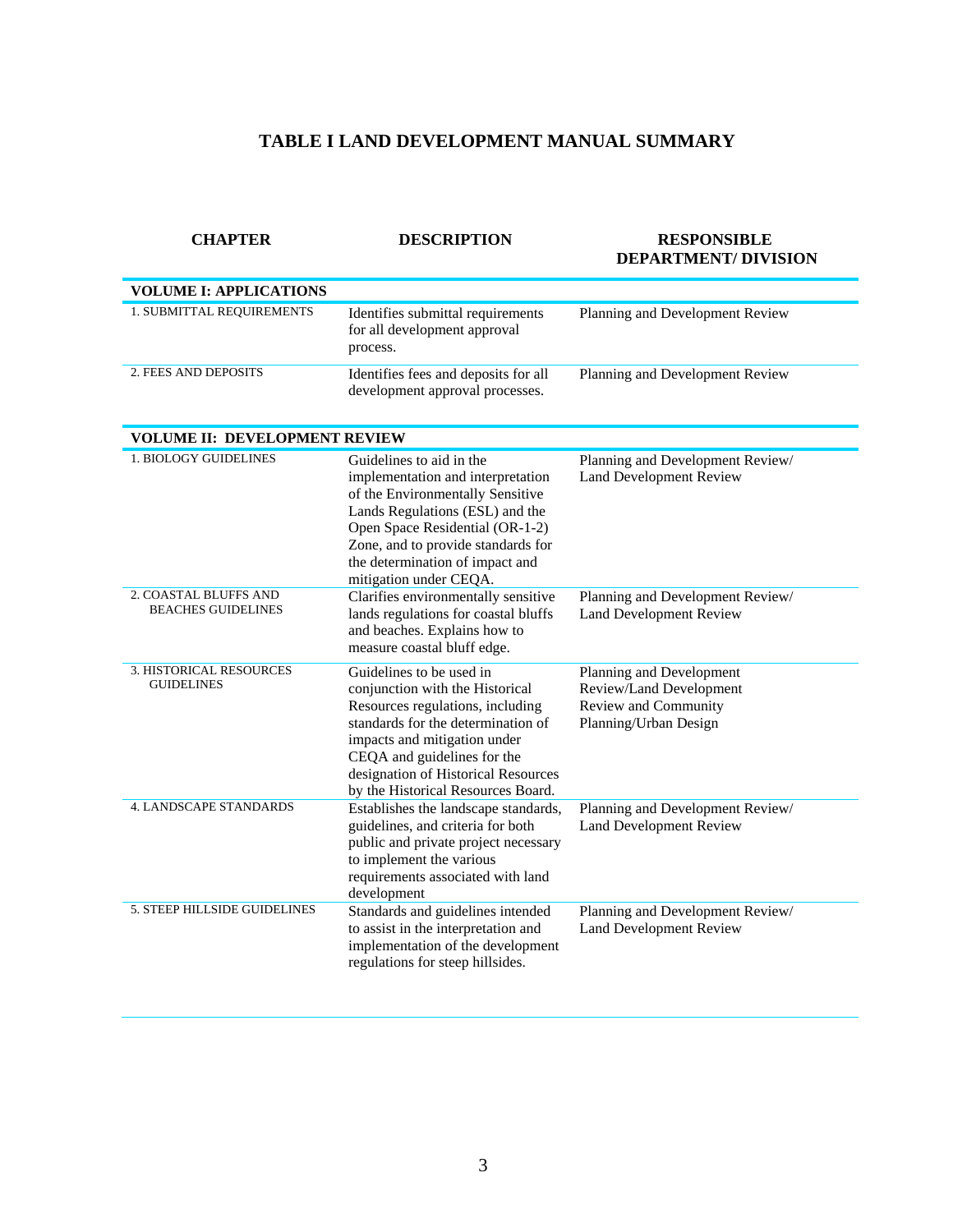#### **CHAPTER DESCRIPTION RESPONSIBLE**

# **DEPARTMENT/ DIVISION**

| <b>APPENDICES</b>                                                                                       |                                                                                                                                                                                         |                                                                         |
|---------------------------------------------------------------------------------------------------------|-----------------------------------------------------------------------------------------------------------------------------------------------------------------------------------------|-------------------------------------------------------------------------|
| A. C.E.Q.A. GUIDELINES; CITY                                                                            | Local policies and procedures for<br>implementing the California<br><b>Environmental Quality Act</b>                                                                                    | Planning and Development Review/Land<br>Development Review              |
| <b>B. DRAINAGE DESIGN MANUAL</b>                                                                        | A guide for designing drainage and<br>drainage-related facilities.                                                                                                                      | Engineering & Capital Projects/ Design                                  |
| C. EQUESTRIAN TRAILS AND<br><b>FACILITIES</b>                                                           | Guidelines for development and<br>maintenance, as well as<br>recommendations and priorities for<br>publicly developed equestrian<br>trails.                                             | Community & Economic<br>Development/Community Planning &<br>Development |
| D. TECHNICAL GUIDELINES FOR<br><b>GEOTECHNICAL REPORTS</b>                                              | Guidelines for preparation of<br>geotechnical reports.                                                                                                                                  | Planning and Development Review/Plan<br><b>Check Services</b>           |
| E. LAND DEVELOPMENT AND<br>PUBLIC IMPROVEMENT<br>PLANS; MANUAL FOR                                      | Guidelines for preparation and<br>submittal of grading, landscape,<br>and public improvement plans,<br>including sample bond estimates<br>and drawings.                                 | Planning and Development Review/Land<br><b>Development Review</b>       |
| F. RECLAIMED WATER MANUAL                                                                               | Provides standards and guidelines<br>for design and installation of<br>distribution and irrigation systems<br>that use reclaimed water.                                                 | Water Utilities/Water Distribution                                      |
| <b>G. SOLAR DESIGN GUIDELINES</b><br>FOR SUBDIVISIONS AND<br>PLANNED RESIDENTIAL<br><b>DEVELOPMENTS</b> | Guidelines for location and<br>orientation of structures to achieve<br>optimal passive solar energy<br>opportunities.                                                                   | Planning and Development Review/Land<br><b>Development Review</b>       |
| H. STANDARD DRAWINGS                                                                                    | Includes standard detail and design<br>drawings for various structures,<br>drainage systems, electrical<br>systems, surface improvements,<br>sewage systems, and irrigation<br>systems. | Engineering & Capital Projects/ Design                                  |
| I. STREET DESIGN MANUAL                                                                                 | Standards and guidelines for the<br>design of public and private streets.                                                                                                               | Engineering & Capital Projects/ Design                                  |
| J. MAPPING AND LAND TITLE<br>DOCUMENT PREPARATION<br>MANUAL                                             | This updated manual is the guide to<br>preparing and processing maps and<br>other land title documents within<br>the City of San Diego.                                                 | Planning and Development Review/Land<br>Development Review              |
| K. TEMPORARY OFF-PREMISES<br>SUBDIVISION DIRECTIONAL<br><b>SIGNS</b>                                    | Application criteria, locational<br>criteria, and construction and<br>maintenance standards.                                                                                            | Planning and Development Review/Land<br><b>Development Review</b>       |
| L. TRANSIT-ORIENTED<br>DEVELOPMENT DESIGN<br><b>GUIDELINES</b>                                          | Development patterns and design<br>guidelines to reduce automobile<br>dependence and support alternative<br>modes of transportation.                                                    | Planning and Development<br>Review/Community Planning                   |